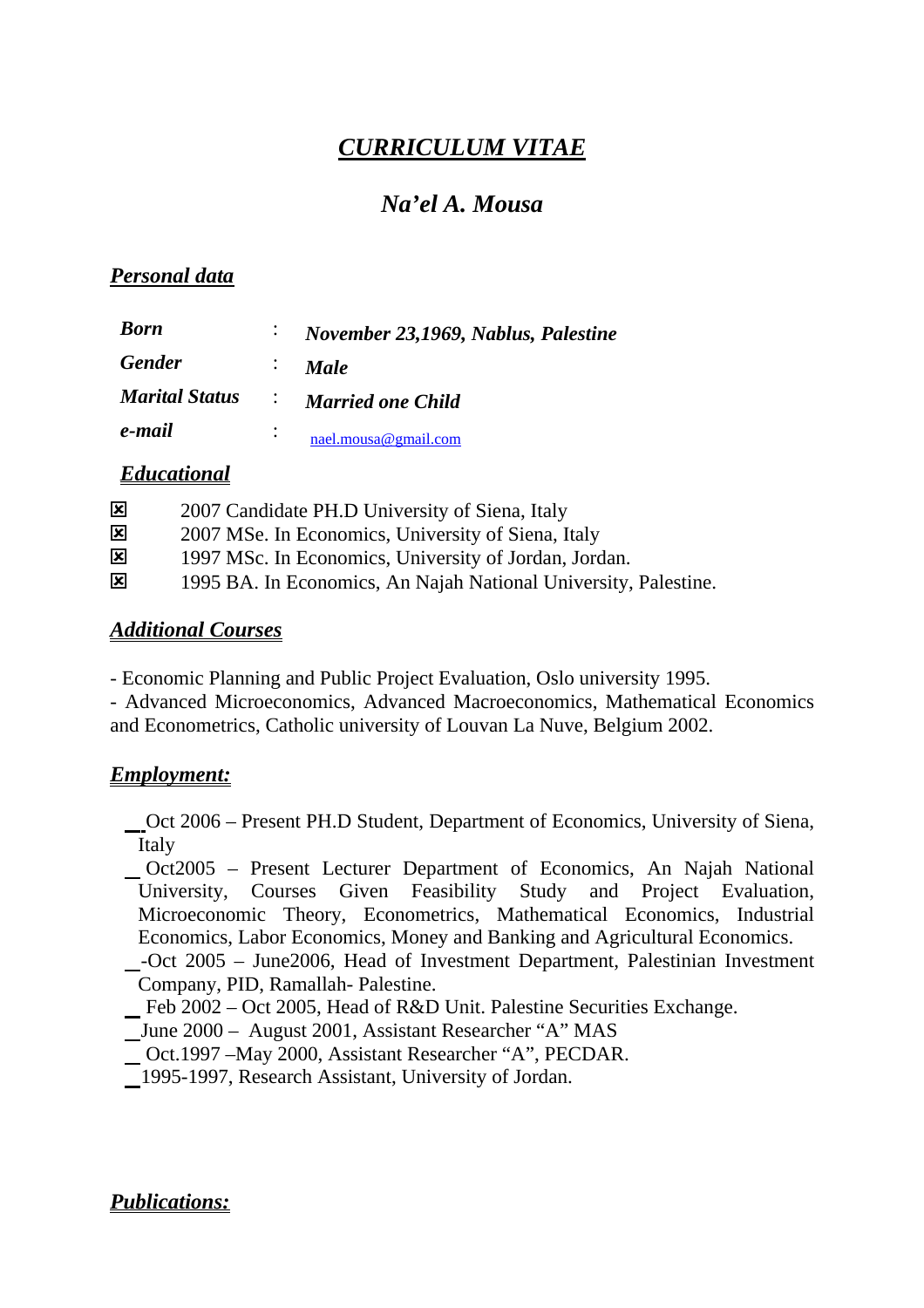#### **Selected Publications:**

Private Social Security in Palestine (2009), University of Siena, Graduate School in Economics Annual Meeting , June 25-27, 2009, Italy

With D'Antoni, Massimo, (2009) Implementing a pension system in Palestine: Alternatives and open issues, Bethlehem University, March 27 -29, Palestine.

Centralized versus Decentralized Information Systems in Firms (2007), Siena University, Italy

Trade Relations between Palestine and Israel.(2006) Center for Private Sector Development, Nablus – Palestine.

Private Hospital in Nablus- Evaluation study. (2004) Center for Private Sector Development, Nablus – Palestine.

With Awartani, Hisham. "Modernizing Corporate Governance in the Palestinian Economy" (2003) Center for Private Sector Development, Nablus – Palestine.

With Abdelrazeq, Omar "Evaluating Palestinian Development Plans and Ministerial Programs vise- a- vise Poverty Eradication" (2000), Palestine Economic Policy Research Institute (MAS), *(in Arabic).*

"Economic Monitor No. 8" (2002), Palestine Economic Policy Research Institute (MAS), *(in Arabic and English).* 

"Economic Monitor No. 7" (2001), Palestine Economic Policy Research Institute (MAS), *(in Arabic and English).* 

With Abdelkarim, Naser. "The Palestinian Budget 1995 – 2000 Period: An Empirical Study of Structural Development and Fiscal Policy Trends" (2000). Journal for research B*: (Humanities)* Vol.14, No. 2, Al-Najah University *(in Arabic).* 

With Abdelkarim, Naser." The Determination of Private Investment in Palestine: *A Survey study*" (2000), PECDAR & Paltrade, Ramallah, *(in Arabic).* 

With Shtayyah, Mohamad, "Economics of Islamic Waqf in Palestine" (2000), *(in Arabic).* 

With Jafari, Mahmood. " Strategic Options for Agricultural Marketing and Trade in Palestine", UNDP, Jerusalem, (1999), *(in English).* 

"Privatization in Palestine" in The Palestinian Economy in transition period, PECDAR (1999), (1999), *(in Arabic).* 

"Fiscal Policies in Palestine" in The Palestinian Economy in transition period, PECDAR (1999), *(in Arabic).* 

# *Reports:*

*Several* Feasibility Studies for Private project.

Palestinian social fund, PECDAE, (1999), *(in Arabic).* 

Al Waqf ownership in Nablus:, (1999), *(in Arabic).* 

The human investment in Jordan, (1997) *, in Arabic).* 

Accelerators of investment in Jordan, (1996), *(in Arabic).* 

The role of Zaqat on production and employment, (1996), *(in Arabic).* 

# *Training Courses:*

*Partially Lecturing*